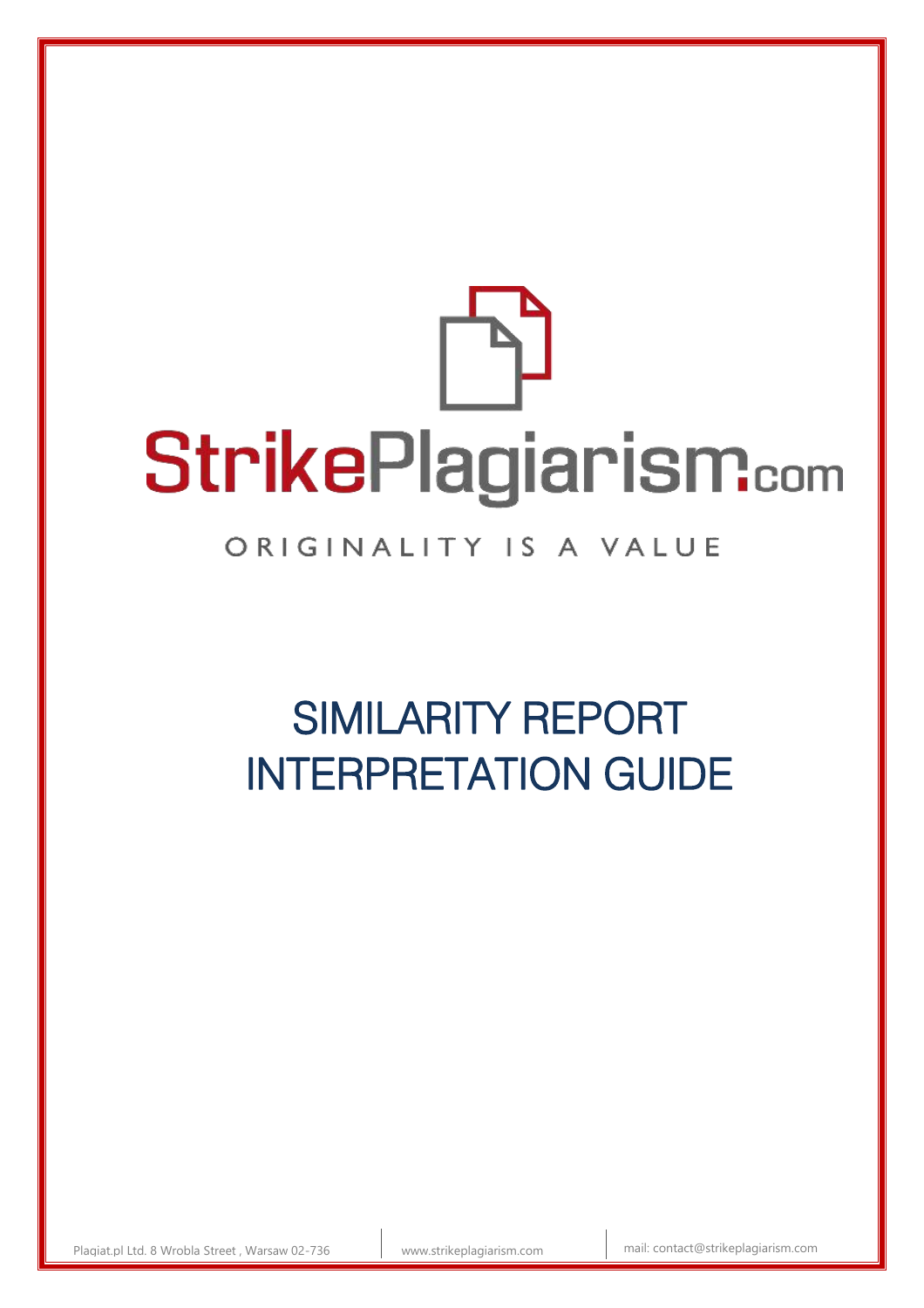# Similarity Report:

facilitates the assessment of the independence of the examined text,

indicates the number of borrowed fragments and gives their source.

# I. Functionalities of the Similarity Report

- generates Similarity Coefficients, which determine the volume of the borrowed texts in the percentage found in the analyzed document;
- marks the fragments identical to the texts found in the comparative databases and open internet sources,



 segregates found texts detected in different sources to the subsources such as comparative databases (local university database, database of texts collected in the Database Exchange Program, the RefBooks database, the Database of Legal Acts (DLA) and open Internet resources),

 allows distinguishing (by highlighting in blue) selected source of borrowed texts, and navigation from the fragment to fragment,

 marks borrowed text in different colors indicating type of the source, for example, text colored in red from Database Exchange Program or Home Database, text in green – from Internet etc.,

shows the fragment found similar at the source content.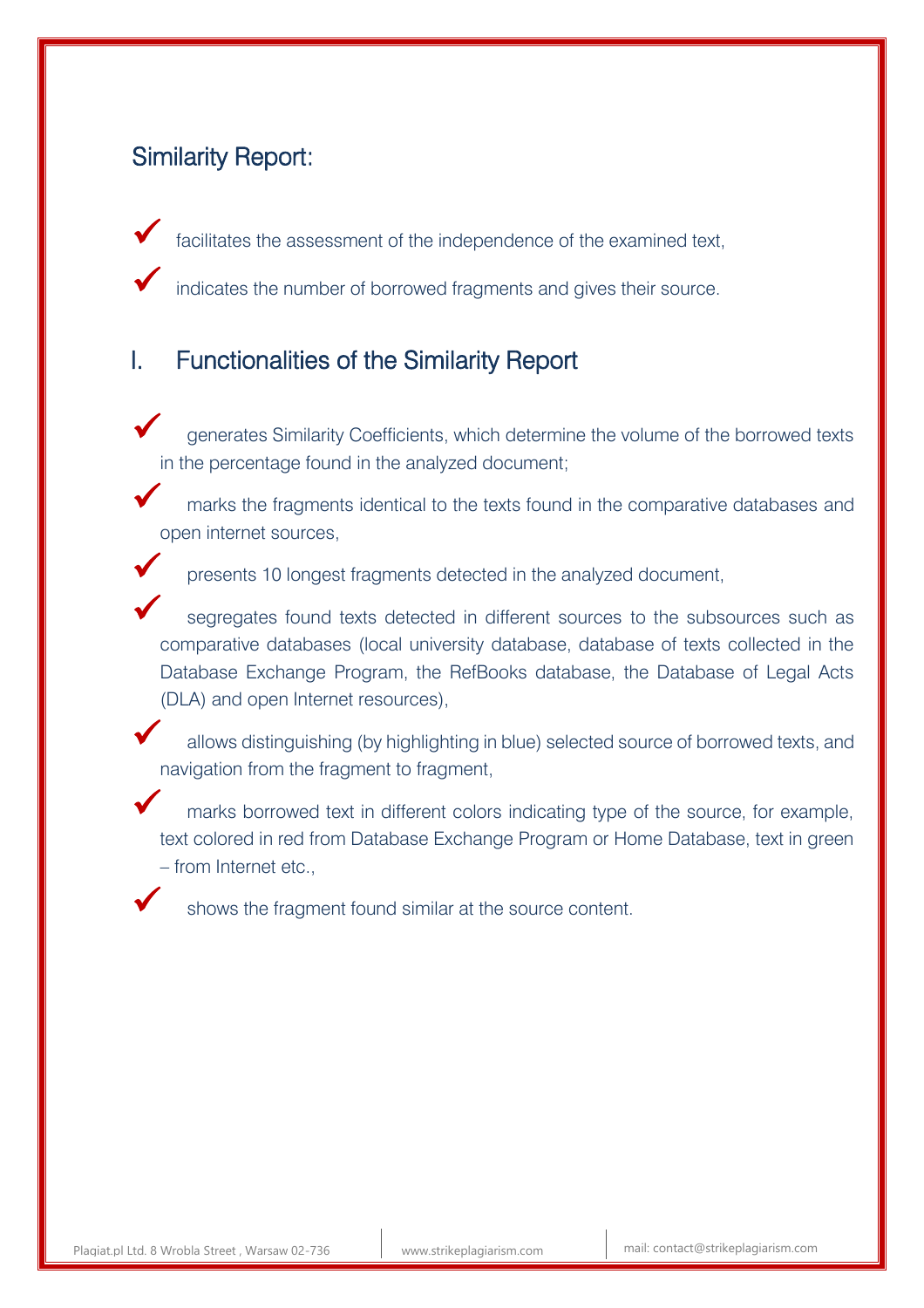# II. Similarity Coefficients

 determine the volume (in percentage) of the similar fragments found in different sources,

 express the ratio of the number of words found in other texts to the total number of words in the examined document.



The value of **Similarity Coefficient 1** (SC1) determines what part of the document contains phrases of 5 words or longer, found in the database of the university, database of Database Exchange Program, RefBooks database or Internet resources (excluding borrowings from legal acts found in the Database of Legal Acts).

The value of **Similarity Coefficient 2** (SC2) determines what part of the documents contains phrase of 25 words or longer found in all available databases (excluding Database of Legal Acts).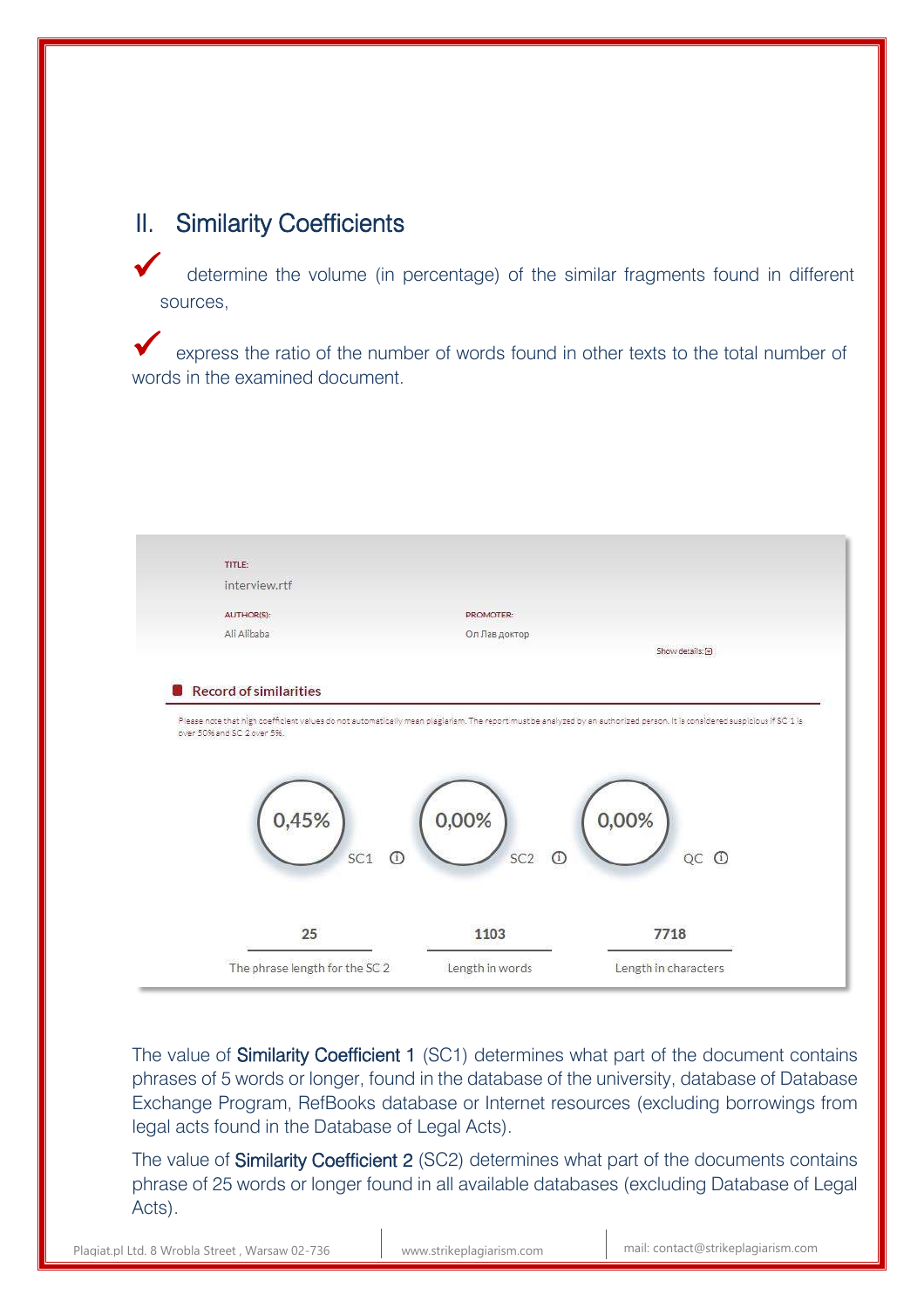Quotation Coefficient (QC) – the volume of the text found as marked between quotes in %.

It should be remembered that the system will only select quotes correctly marked with the quotation marks. The system does not analyze the legitimacy of using fragments covered by the quotations. For this reason, quotes are not omitted during the antiplagiarism analysis. The Quotes Coefficient is ancillary and the mechanical nature of its calculation should be taken into account when analyzing the results of the report.

# III. Active list of similarities

Active list of similarities allows for a quick analysis of the main sources of borrowings in the text and easy navigation on found marked fragments.

| plagiarism). | Scroll the list and analyze especially the fragments that exceed the SC 2 (marked in bold). Use the link "Mark fragment" and see if they are short phrases scattered in the<br>document (coincidental aimilarities), numerous short phrases near each other (mosaic plagiarism) or extensive fragments without indicating the source (direct |                                |                         |  |
|--------------|----------------------------------------------------------------------------------------------------------------------------------------------------------------------------------------------------------------------------------------------------------------------------------------------------------------------------------------------|--------------------------------|-------------------------|--|
| $+$          | The 10 longest fragments (0,45 %)                                                                                                                                                                                                                                                                                                            |                                |                         |  |
| $+$          | from RefBooks database (0,00 %)                                                                                                                                                                                                                                                                                                              |                                |                         |  |
| $^{+}$       | from the home database (0,00 %)                                                                                                                                                                                                                                                                                                              |                                |                         |  |
| $+$          | from the Database exchange program (0,00 %)                                                                                                                                                                                                                                                                                                  |                                |                         |  |
| $\sim$       | from the Internet (0,45 %)<br>All fragments found in the open access global internet resources.                                                                                                                                                                                                                                              |                                |                         |  |
|              | NO SOURCEURL                                                                                                                                                                                                                                                                                                                                 | IDENTICAL WORDS<br>(FRAGMENTS) | CLEAR MARKINGS.         |  |
| 1            | http://preceptservers.weebly.com/blog/programma-dlya-stenda-razval-shozh<br>deniva                                                                                                                                                                                                                                                           | 5(1)                           | 0.45 % show in the text |  |

The percentage value for a specific record in the list indicates what part of the analyzed documents is identical to the indicated source.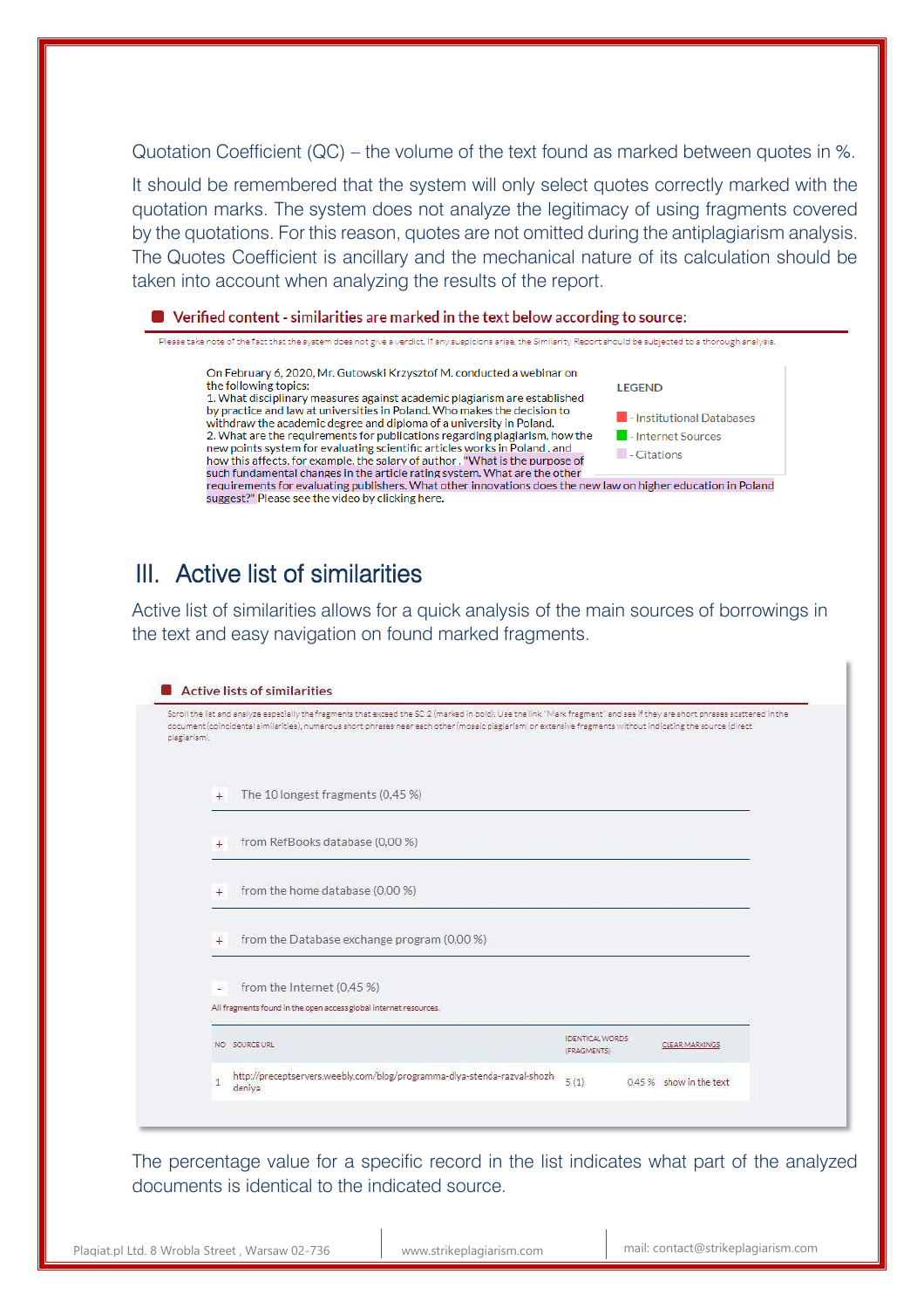The similarity lists are grouped by sources of similarity. Sources data are accompanied by summary statistics of similarity to the whole source, regardless of the number of fragments in which it is provided.

The similarity lists may contain records in bold folded characters. This means that at least one of their fragments has reached the minimum phrase length for Similarity Coefficient 2 (i.e. 25 words by default).

In the case of a list of Internet sources, after clicking on the link to the page, a preview of the page with the identical fragments marked will open.

The home database and database exchange program shows date of indexation of the document to the database.

# IV. Alert

Some editorial operations in the text may be aimed at distorting the results of the analysis Changes invisible to the person who reads the text on the printout or in the file affect the phrases verified during the antiplagiarism analysis of the text (through intentional spelling errors) in order to hide borrowings or reduce the results in the Similarity Report.

Documents in which the Alert is identified are highlighted with a red exclamation mark on the document list. Statistics on the occurrence of the alert are included in the Similarity Report in the "Alerts" section.

### List of possible text manipulation attempts

In this section, you can find information regarding text modifications that may aim at temper with the analysis results. Invisible to the person evaluating the content of the document on a printout or in a file, they influence the phrases compared during text analysis (by causing intended misspellings) to conceal borrowings as well as to falsify values in the Similarity Report. It should be assessed whether the modifications are intentional or not.

| Characters from another alphabet | show in the text |
|----------------------------------|------------------|
| Spreads                          | show in the text |
| Micro spaces                     | show in the text |
| White characters                 | show in the text |

Characters from a another alphabet (e.g. non-Latin)

Characters from other alphabets may imitate letters from the alphabet specific to the document's language, causing spelling errors in the text.

### **Spreads**

Increased distances between letters can imitate spaces, causing words joining together in the analyzed text.

### **Microspaces**

Spaces of zero length between letters of words may cause incorrect division of words in the analyzed text.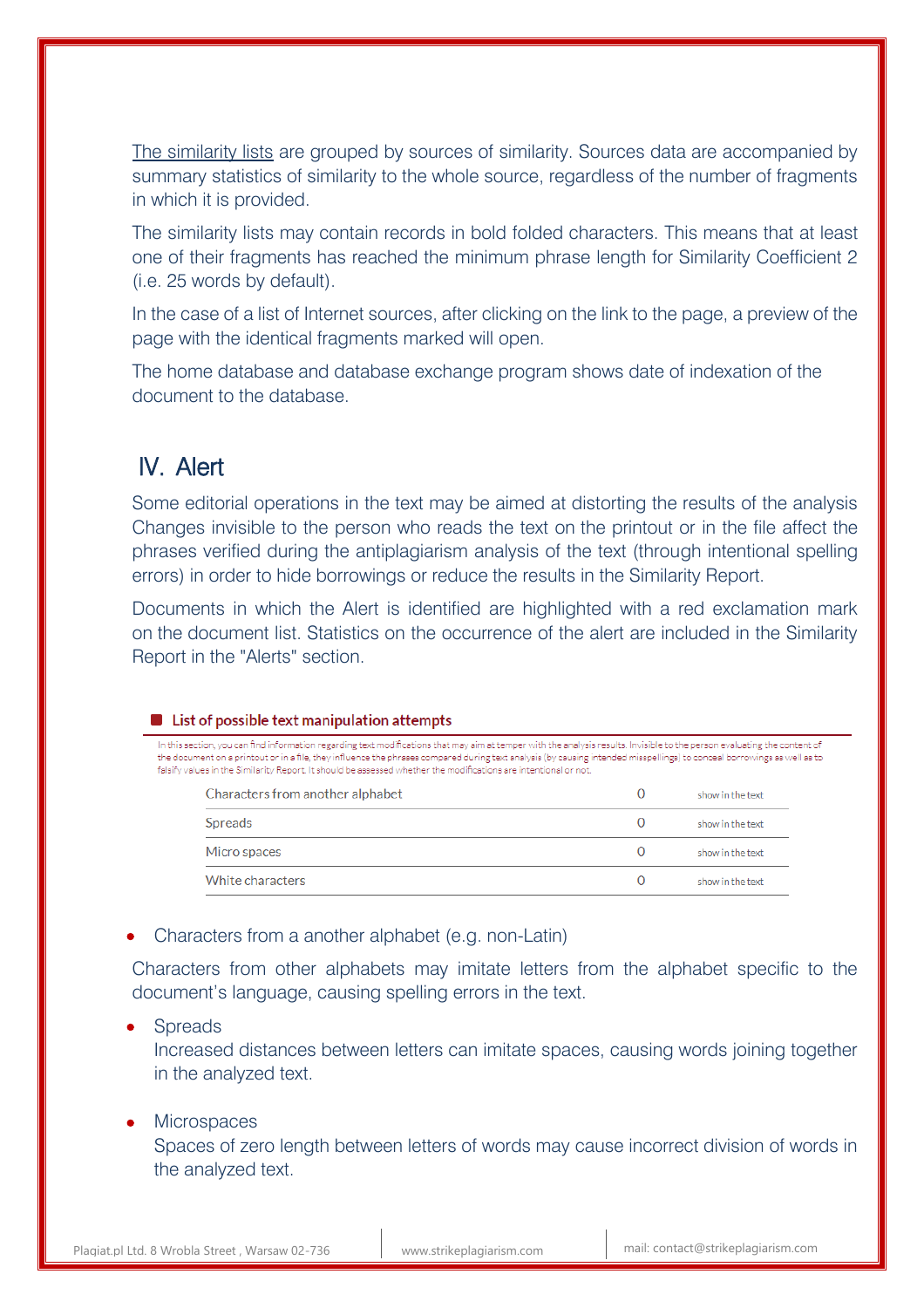### White characters

Characters with a white font color can replace spaces, causing words joining together in the analyzed text. (In the Report, the color of white characters is changed to dark red to make them visible).

Paraphrase

The text fragments found with swapped words, or changed to the synonyms. Those text fragments will be displayed as **underlined and in lighter shade of the font** colour.

The condition when the paraphrase function will react is that at least 5 words of the fragment have to be identical, but at the rest the text no more than 3 words are modified, meaning that:

• up to 3 words added between two parts of the fragment, if at least one of those parts has 5 and more words.

• up to 3 words deleted from the middle of the fragment if at least one of the remaining parts 5 or more words,

• up to 3 words could be swapped if 5 or more words kept the same sequence.

The Paraphrase function is added to monitor correctness of paraphrasing and avioding of popular text manipulations, for example, swapping words or adding synonyms to hide the borrowings.

■ Verified content - similarities are marked in the text below according to source: Please take note of the fact that the system does not give a verdict. If any suspicions arise, the Similarity Report should be subjected to a thorough analysis. On February 6, 2020, Mr. Gutowski Krzysztof M. conducted a webinar on the following topics: **LEGEND** 1. What disciplinary measures against academic plagiarism are established by practice and law at universities in Poland. Who makes the decision to I - Institutional Databases withdraw the academic degree and diploma of a university in Poland. 2. What are the requirements for publication is a solutional spirit spirit spirit points system for evaluati the author s salary What  $\frac{1}{s}$  in Poland, ziarism, how - Internet Sources  $\blacksquare$  - Citations and how this affects, for example, the salary of author. What is the purpose of such fundamental changes in the article rating system. What are the other requirements for evaluating publishers. What other innovations does the new law on higher education in Poland suggest? Please see the video by clicking here.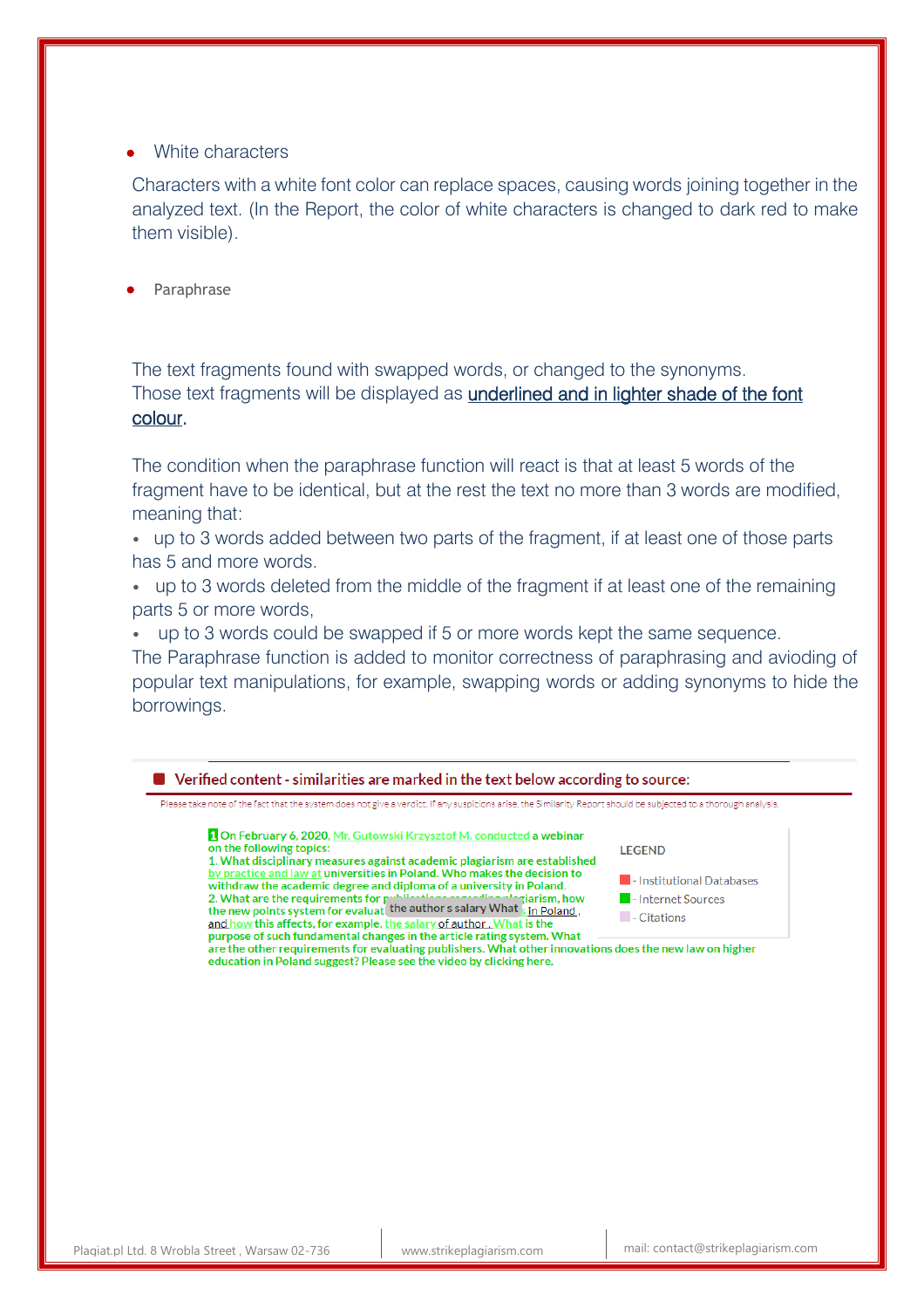

Report should be assessed whether the alert appearances are justified text formatting (system hypersensitivity) or whether they are intentional manipulation.

# V. Similarity Report Content

The fragments identified as similar have been marked in the Report in colors according to the legend of the origin labels of the borrowings. The fragments are accompanied by the numbers under which the sources in the similarity lists are located.

The colours appearing in the content of the Similarity report mean:

- green fragments from the Internet resources,
- red fragments from the home database and from the Database Exchange Program,

Database Exchange Program - the Antiplagiat system option that allows access to the document databases of other institutions participating in the program, which allows the sources of anti-plagiarism analysis to be expanded.

Membership in the Database Exchange Program results from the provisions of the agreement. Clients are usually join the exchange program by default.

orange - fragments from the resources of the RefBooks database,

RefBooks - a database of publications and texts from all fields of science and culture created by Plagiat.pl, constituting the basis for checks performed by the system. It consists of many collections of texts made available by authors and publishers solely for the purpose of anti-plagiarism analysis.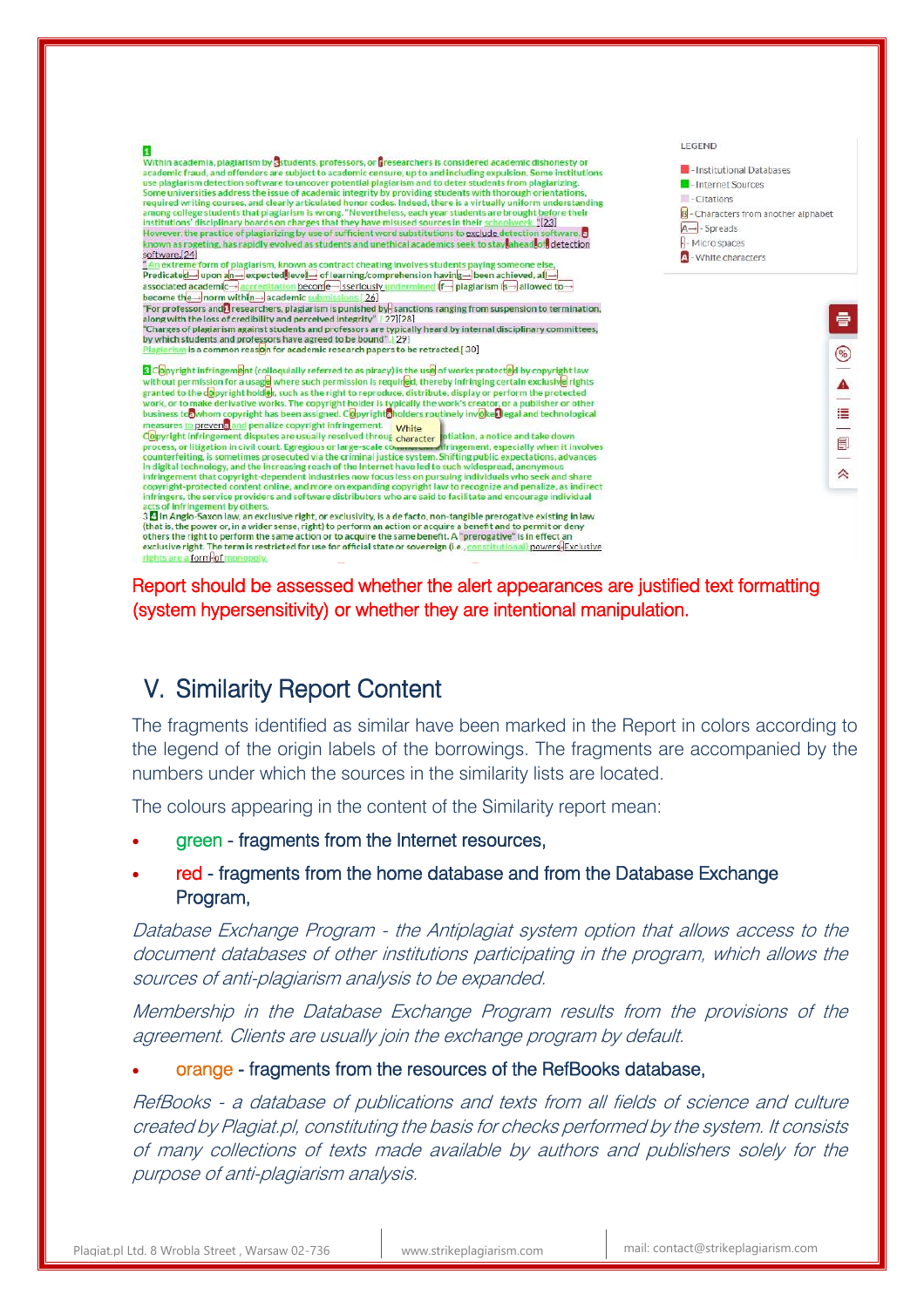Currently, it contains nearly 4 million publications protected by copyright in many languages. Thanks to cooperation with the publishing houses of Wolters Kluwer SA, Termedia and Paperity.org, the database includes the latest publications, articles, books, comments and made available for analysis including (the so-called Open Access) and the arxiv.org database.

### Blue - fragments of the similarity source selected by the user (using functions located in the drop-down source lists).

Two shades of green and red are used to distinguish the following fragments found in different sources or in the same source, but in other places.

The fragment found in internet source is extracted in additional browser and clicking on that fragment will direct you to the source inside that found source.

System highlights in yellow the source which is identical to the fragment at the analyzed document.

**J Strike**Plagiarism.com

### In academia and journalism

Within academia, plagiarism by students, professors, or researchers is considered academic dishonesty or academic fraud, and offenders are subject to academic censure, up to and including expulsion. Some institutions use plagiansm detection software to uncover potential plagiarism and to deter students from plagrarizing. Some universities address the issue of academic integrity by providing students with thorough orientations, required writing courses, and clearly articulated honor codes. Indeed, there is a virtually uniform understanding among college students that plagiarism is wrong. Nevertheless, each year students are brought before their institutions' disciplinary boards on charges that they have misused sources in their schoolwork "However, the practice of plagiarizing by use of sufficient word substitutions to elude detection software, known as rogeting, has rapidly evolved as students and unethical academics seek to stay ahead of plagiarism checker software.

Site preview generated by the antiplagiarism system. Link to the original page: https://wiki.projecttopics.org/69-plagiarism/index.html

An extreme form of plagiarism, known as contract cheating involves students paying someone else, such as an essay mill, to do their work for them.

In journalism, plagiarism is considered a breach of journalistic ethics, and reporters caught plagiarizing typically face disciplinary measures ranging from spension to termination of employment. Some individuals caught plagiarizing in academic or journalistic contexts claim that they plagiarized unintentionally by failing to include quotations or give the appropriate citation. While plagiansm in scholarship and journalism has a centuries-old history, the development of the Internet, where articles appear as electronic text, has made the physical act of copying the work of others much easier.

Predicated upon an expected level of learning/comprehension having been achieved, all associated academic accreditation becomes seriously undermined if plagiarism is allowed to become the norm within academic submissions

For professors and researchers, plagiarism is punished by sanctions ranging from suspension to termination; along with the loss of credibility and perceived integrity. Charges of plagiarism against students and professors are typically heard by internal disciplinary committees, by which students and professors have agreed to be bound. Plagiarism is a common reason for academic research papers to be retracted.

# VI. Additional functions

On request may be included in the additional functionality of the Report:

### • Skipping the bibliography

It is possible to start omitting the analysis of the bibliography contained in the work, provided that it was presented in the form of a numbered list beginning with the word "Bibliography".

- Protocols for evaluation
- Domain reservation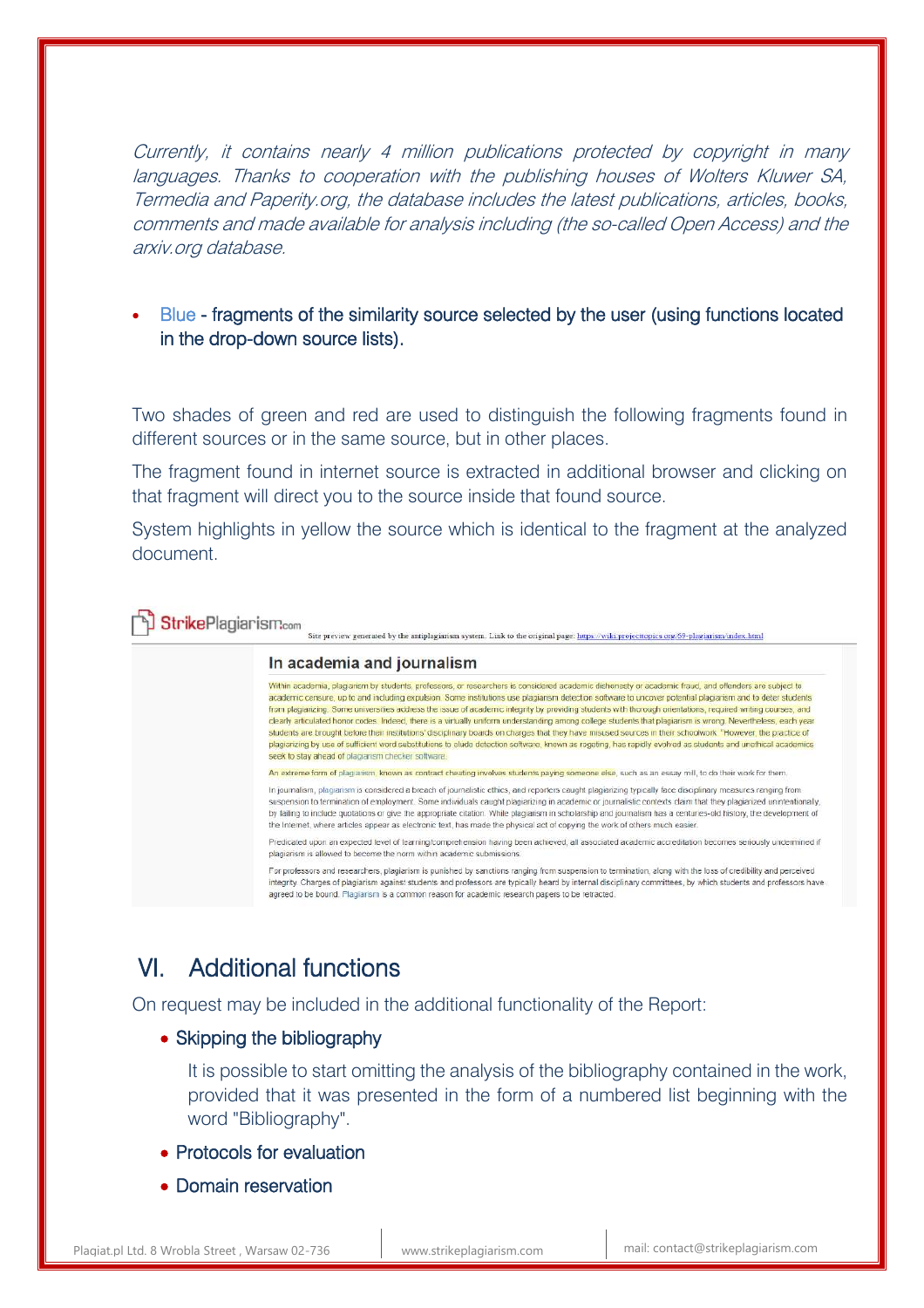|  |  |  |  | • Mandatory change of the passwords |
|--|--|--|--|-------------------------------------|
|--|--|--|--|-------------------------------------|

• And many other

| <b>User permissions</b> |                                                        |   |                                                                  |        |                                                                               |
|-------------------------|--------------------------------------------------------|---|------------------------------------------------------------------|--------|-------------------------------------------------------------------------------|
| □                       | allow users to edit document data                      |   | $\Box$ blocking the visibility of all documents from the organit | П      | allow users to change the organizational unit while<br>uploading the document |
| $\Box$                  | enable the field "supervisor" in the "teacher account" |   | $\Box$ Download of the original document file from system        |        |                                                                               |
|                         | Index number' field                                    |   |                                                                  |        |                                                                               |
| α                       | Visible but unrequired                                 |   | $\Box$ Required                                                  |        |                                                                               |
|                         | Other settings                                         |   |                                                                  |        |                                                                               |
| α                       | Simplified authors fields                              | 0 | reports in PDF                                                   | □      | upload only "from file"                                                       |
| □                       | sending reports to teachers/promoters                  |   | Protocols                                                        | o      | narrowing the file formats                                                    |
| □                       | verification of compliance                             | □ | domain reservation                                               | □      | Accepting of the Regulations at the first login                               |
| □                       | Mass document import                                   |   | Comparison of two documents                                      | $\Box$ | verification whether similar document is already in the<br>system             |
| 0                       | Enforcing password change for users                    |   |                                                                  |        |                                                                               |

## VII. Interpretation of the Similarity Report

To make a precise interpretation of the Similarity Report, the following steps must be taken:

Determine the values for the similarity coefficients (it is considered suspicious if the first Similarity Coefficient exceeds 50% and if the second Similarity Coefficient exceeds 5%);

 Examine the list "Longest Fragments Identified as Similar" (fragments which have a number of words bigger than 200 are considered suspicious, therefore they require a rigorous verification; if this kind of fragment exists, it must be found by using the link "Mark fragment" and to verify whether it is cited or not);

 Scroll the lists "Documents Containing Similar Fragments", taking into account especially the documents containing fragments that exceed the Similarity Coefficient 2 (these are marked in bold). In the you have such documents, and especially if they are at the top of the list, you must use the link "Mark fragment" and verify whether they are short phrases scattered throughout the document (in this case we can consider them as coincidental borrowings) or long text fragments that are adjacent and separated only by short phrases (this kind of situation will arouse suspicion);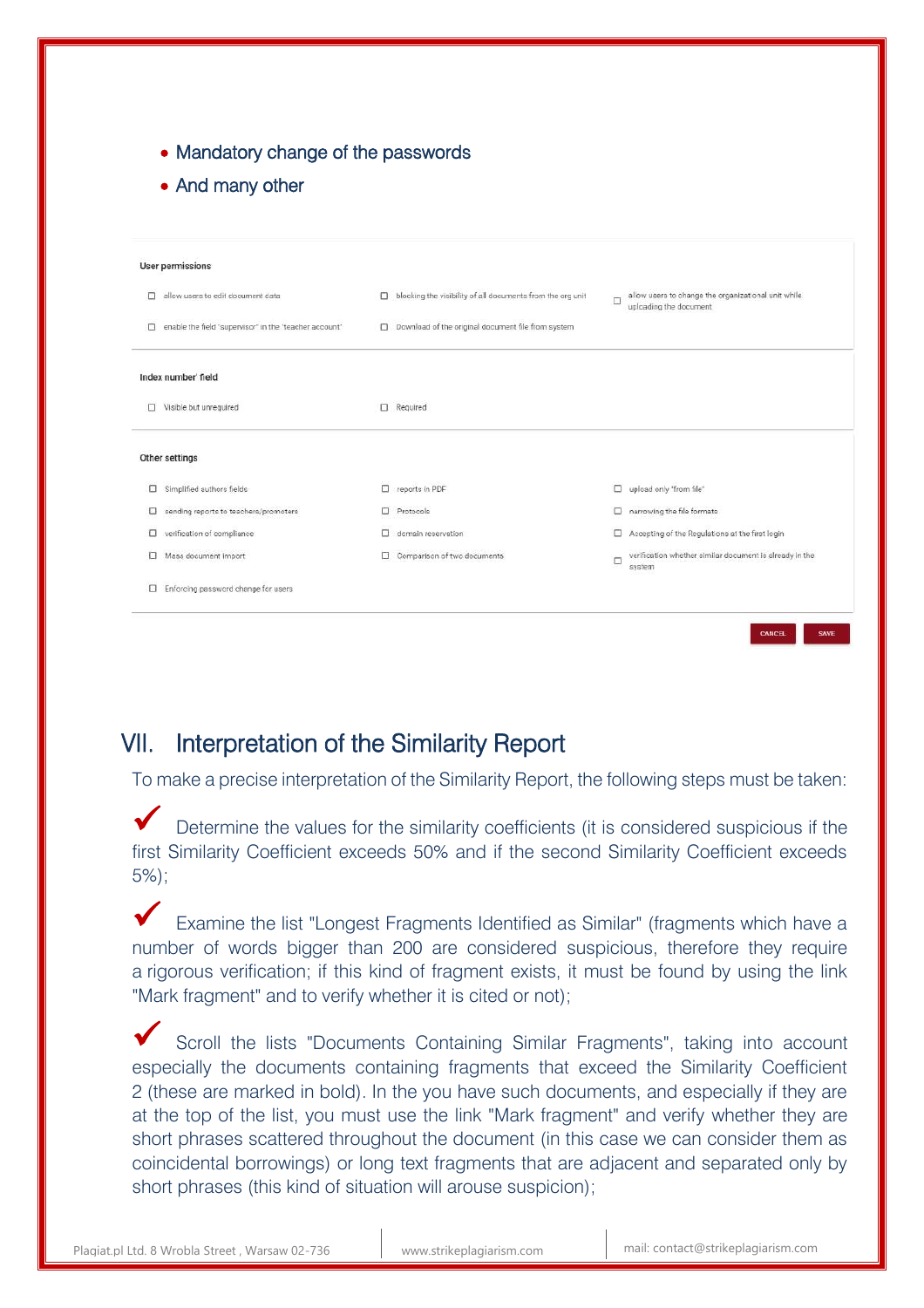If any suspicions arise, the Similarity Report should be subjected to an accurate analysis, which is based, in addition to using the Similarity Report functions presented in paragraphs 1-3, on the exact analysis of the content of the document, taking into consideration the fragments that were discovered by the system in other texts.

# VIII. Basic information about the interpretation of the Similarity **Report**

Strikeplagiarism.com is a tool for verifying the originality of checked documents. Its purpose is to determine the exact proportion of the possible similarities of the verified text in comparison to the content of the databases and the Internet.

The system provides the above information, allowing an independent assessment on the legitimacy of borrowings found in the verified document. The purpose of the system is not to declare if the text was written independently or not, but to provide the needed materials in order to form an opinion regarding its originality. Therefore, the Similarity Report should always be examined by a competent person. In particular, a document must not be assessed based solely of the percentages of the Similarity Coefficients. It is necessary to check the documents content - if quotations are marked and if they come from documents listed under references.

Strikeplagiarism.com does not determine which document was created first and doesn not determine whether the fragment is a plagiarism. In case of doubts, the user can not establish, solely based on the Similarity Report, which of the documents is the original and which was copied. This conclusion can only result from a detailed analysis of both documents.

Due to the methods used to analyze similarities, the system will also detect certain phrases that are often used, such as: "As I have mentioned before" or "We are able to conclude that". However, the number of such phrases in the group of the borrowings and their impact on the percentage similitude coefficient value recommended to not exceed 50%.

The analysis conducted by our company show that when texts contain a large number of phrases taken from a professional field, similarity coefficient increases significantly. As a result, some documents may obtain relatively high percentages, although a detailed analysis of the Similarity Report will show that it does not contain unauthorized borrowings. For this reason we introduced the second similarity coefficient. Similarity Coefficient 2 defines a more accurate percentage of the borrowings found in the analyzed documents. Its value is calculated as the Similarity Coefficient 1, but it identifies phrases that have a certain number of words, which is set by the university. Our recommendation for the universities we work with is to set the limit for Similarity Coefficient 2 up to 25 words. Also, we recommend a detailed analysis of reports which have Similarity Coefficient 2 more than 5%. Documents exceeding the highest acceptable level of the coefficients cannot be automatically considered as plagiarism.